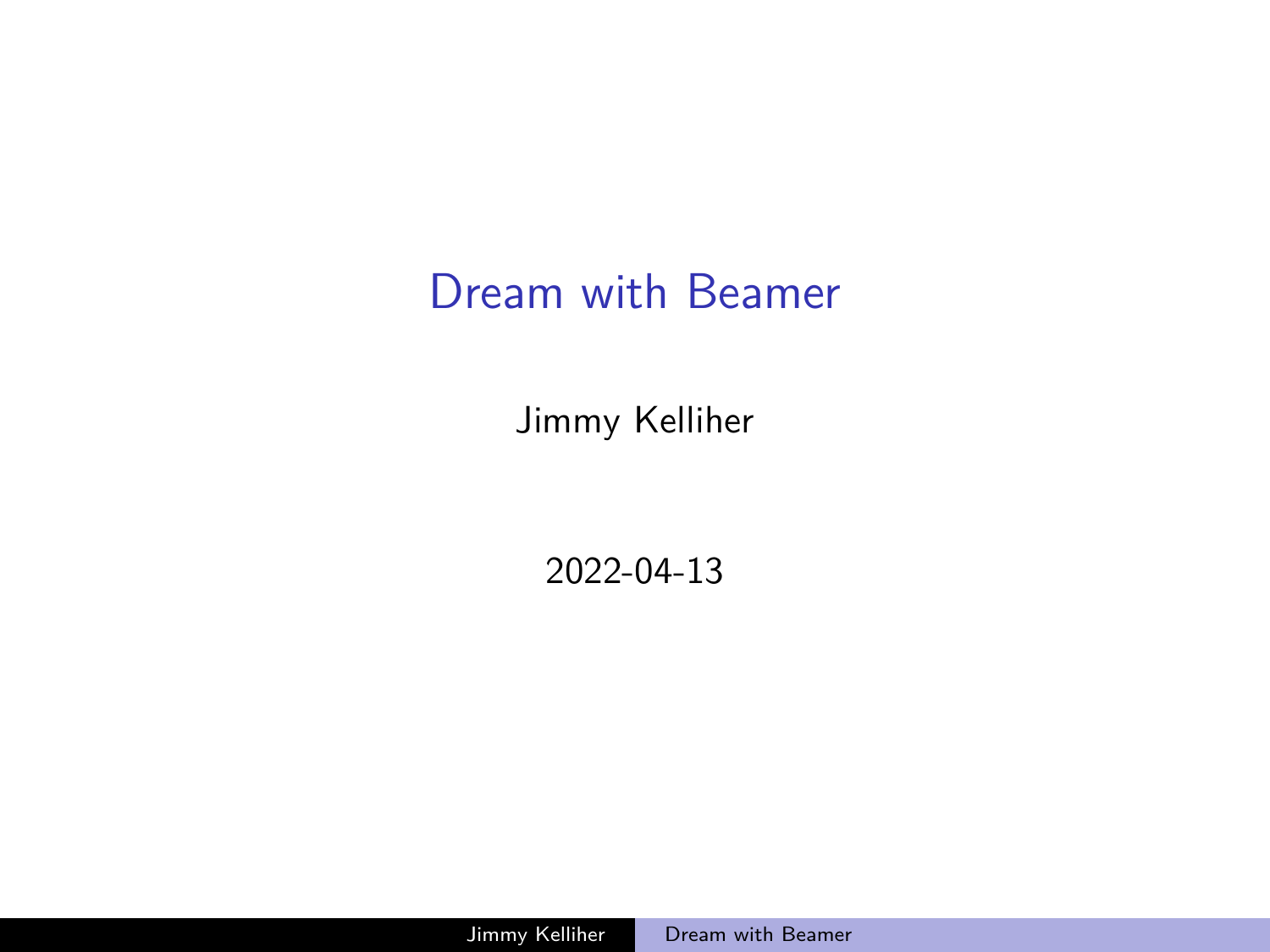# Using Boxes to Highlight Theorems or Definitions

#### Theorem

There are infinitely many primes.

Proof. Toward contradiction, suppose there are finitely primes given by the collection  $\{p_1, \ldots, p_n\}$ . Define

$$
p\equiv 1+\prod_{i=1}^n p_i.
$$

By construction, for all  $i \in \{1, \ldots, n\}$ ,  $p \equiv 1 \pmod{p_i}$ , and hence  $p_i$  does not divide p. By the uniqueness of the prime factorization of  $p$ , then, the only divisors of  $p$  are 1 and itself, so  $p$  must also be a prime. However, because  $p > p_i$  for all  $i \in \{1, \ldots, n\}$ , p ∉ {p<sub>1</sub>, ..., p<sub>n</sub>}. Thus, we have constructed a new prime not in our collection of all primes, giving the desired contradiction.  $\square$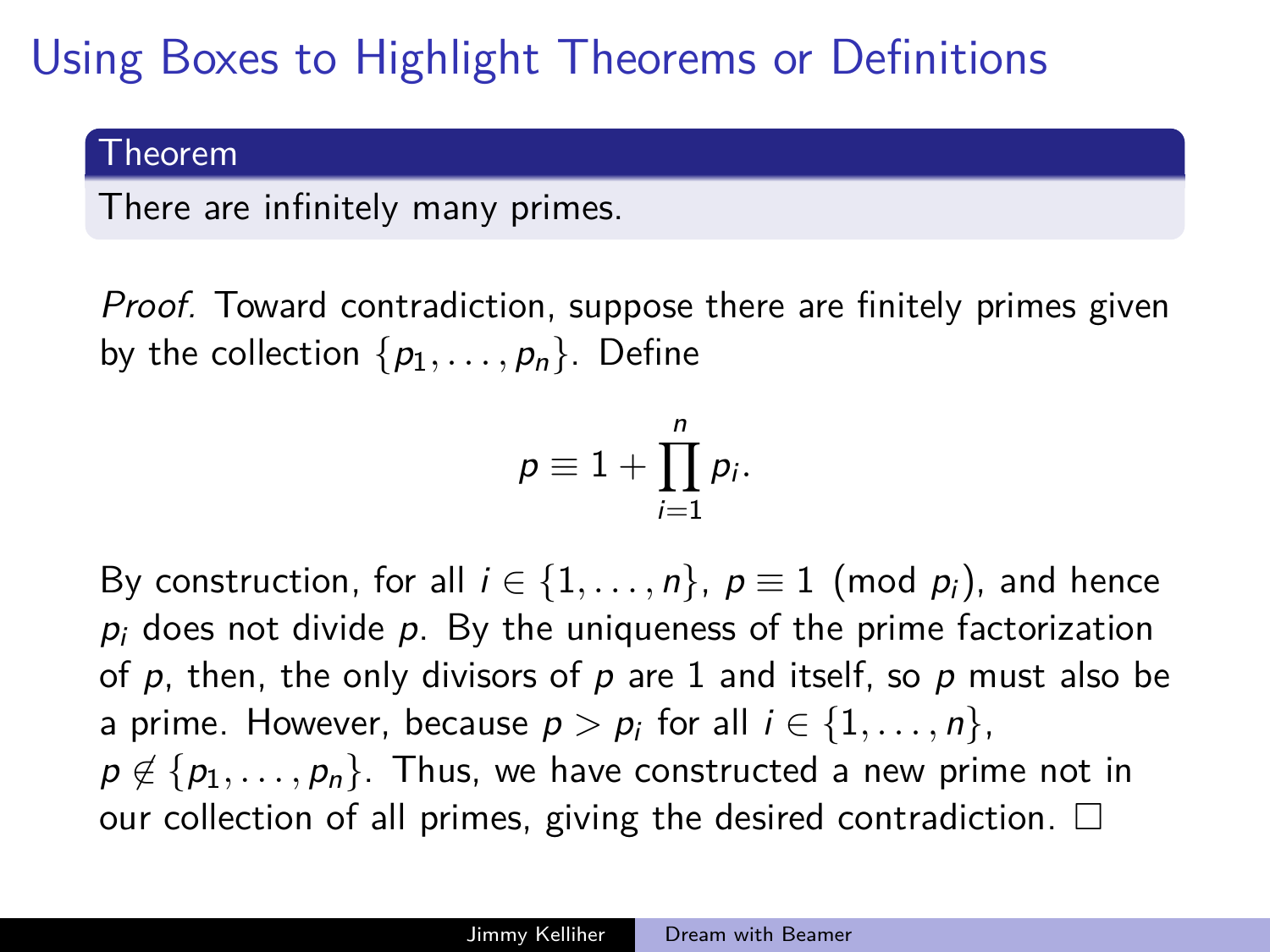# Using Boxes to Highlight Theorems or Definitions

### Definition 1.1.

Let G be any set and let  $* : G \times G \rightarrow G$  be a binary operation on G. A group is an ordered pair (G*,* ∗) such that

• 
$$
\forall a, b, c \in G, (a * b) * c = a * (b * c);
$$

**2** 
$$
\exists e \in G
$$
 such that  $\forall a \in G$ ,  $e * a = a * e = a$ ; and

$$
0 \ \forall a \in G, \exists b \in G \text{ such that } a * b = b * a = e.
$$

That is, the binary operation must be associative, an identity element must exist, and inverses must exist for all elements of the group.

**Example 1.2.** The set of real numbers  $\mathbb R$  is a group under addition.

**Example 1.3.** The set of real numbers  $\mathbb R$  is not a group under multiplication, as zero has no inverse. However,  $\mathbb{R} \setminus \{0\}$  is indeed a group under multiplication.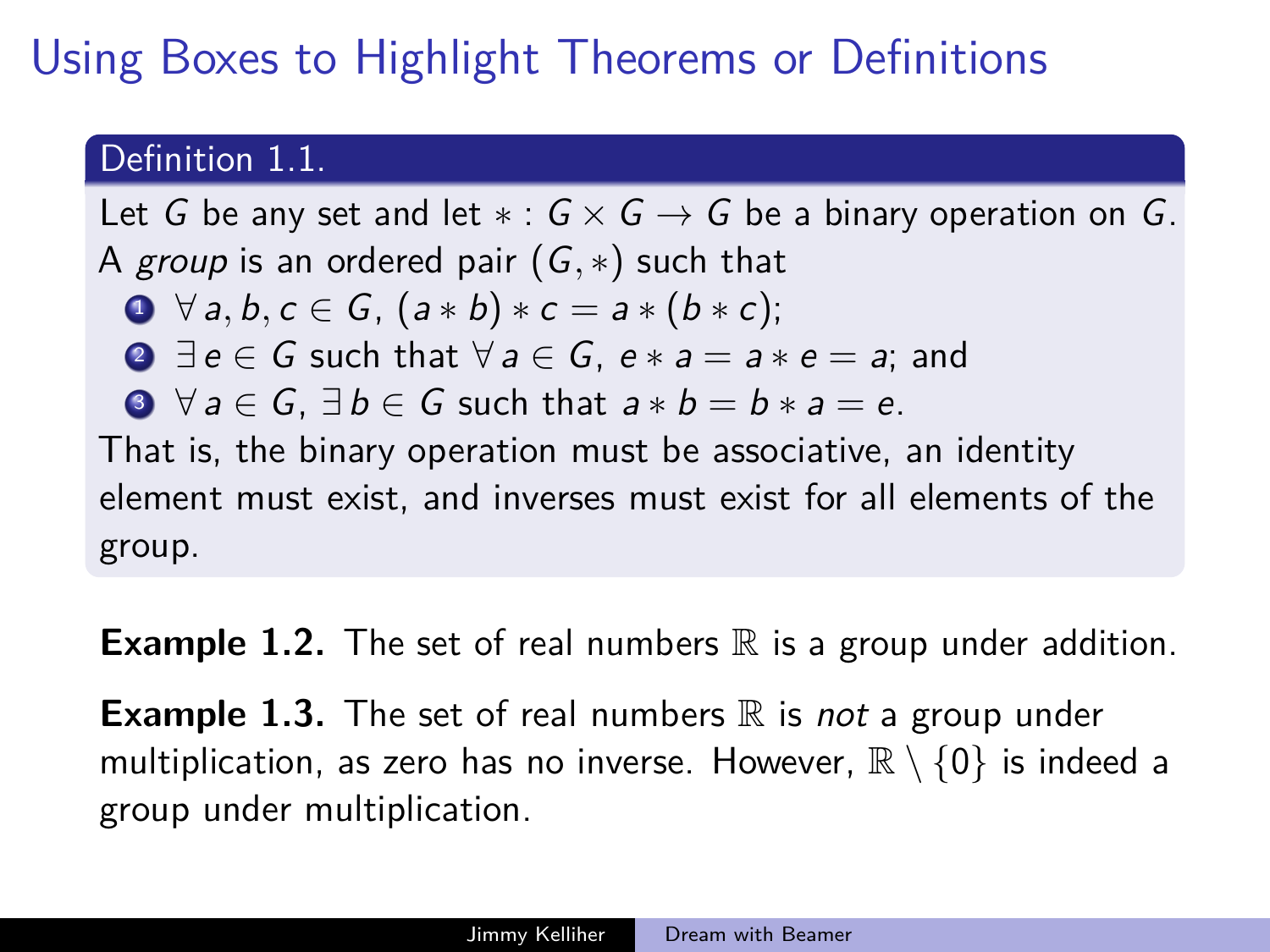# Using TikZ to Create Diagrams

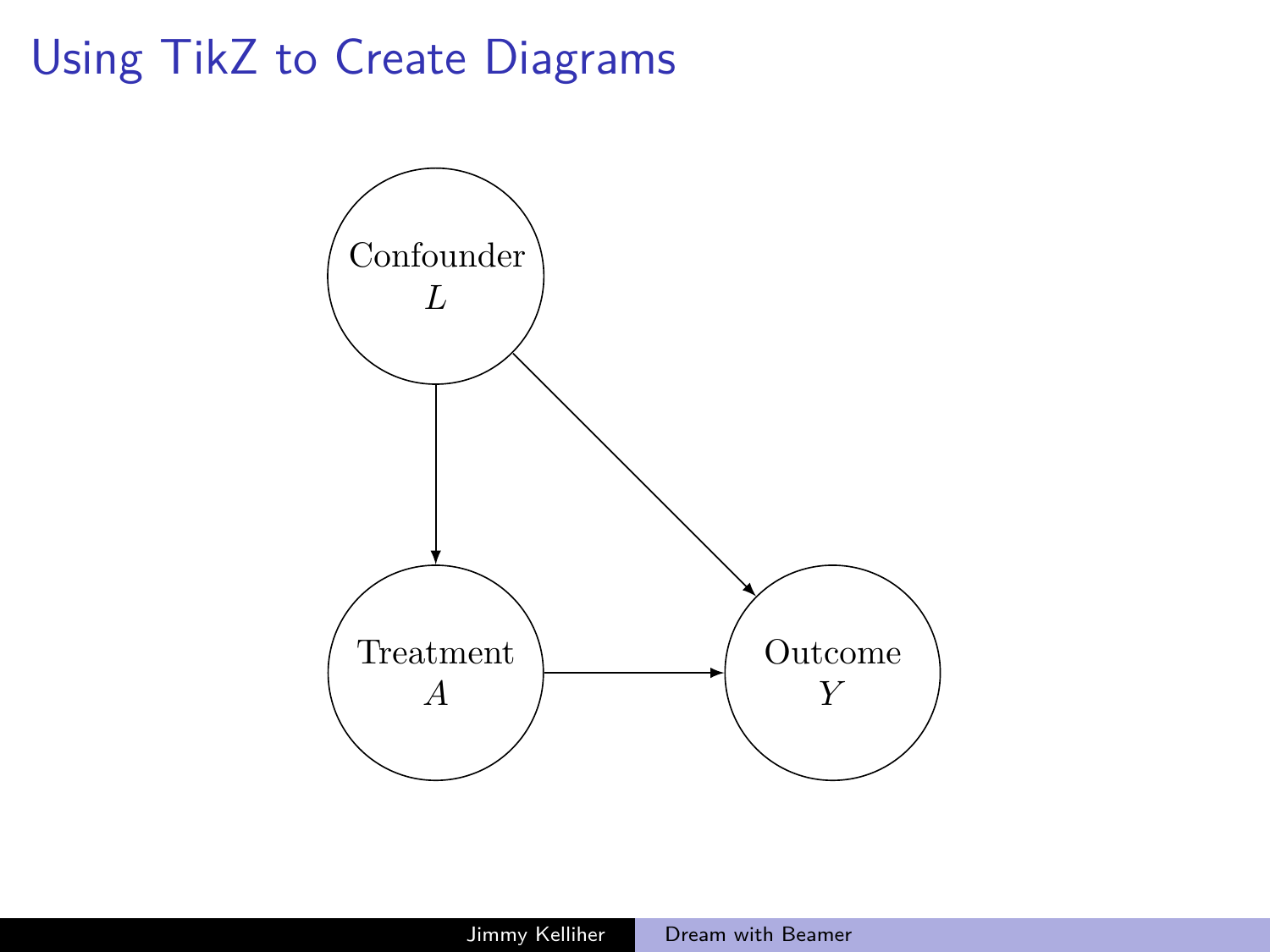# Using TikZ to Create Diagrams

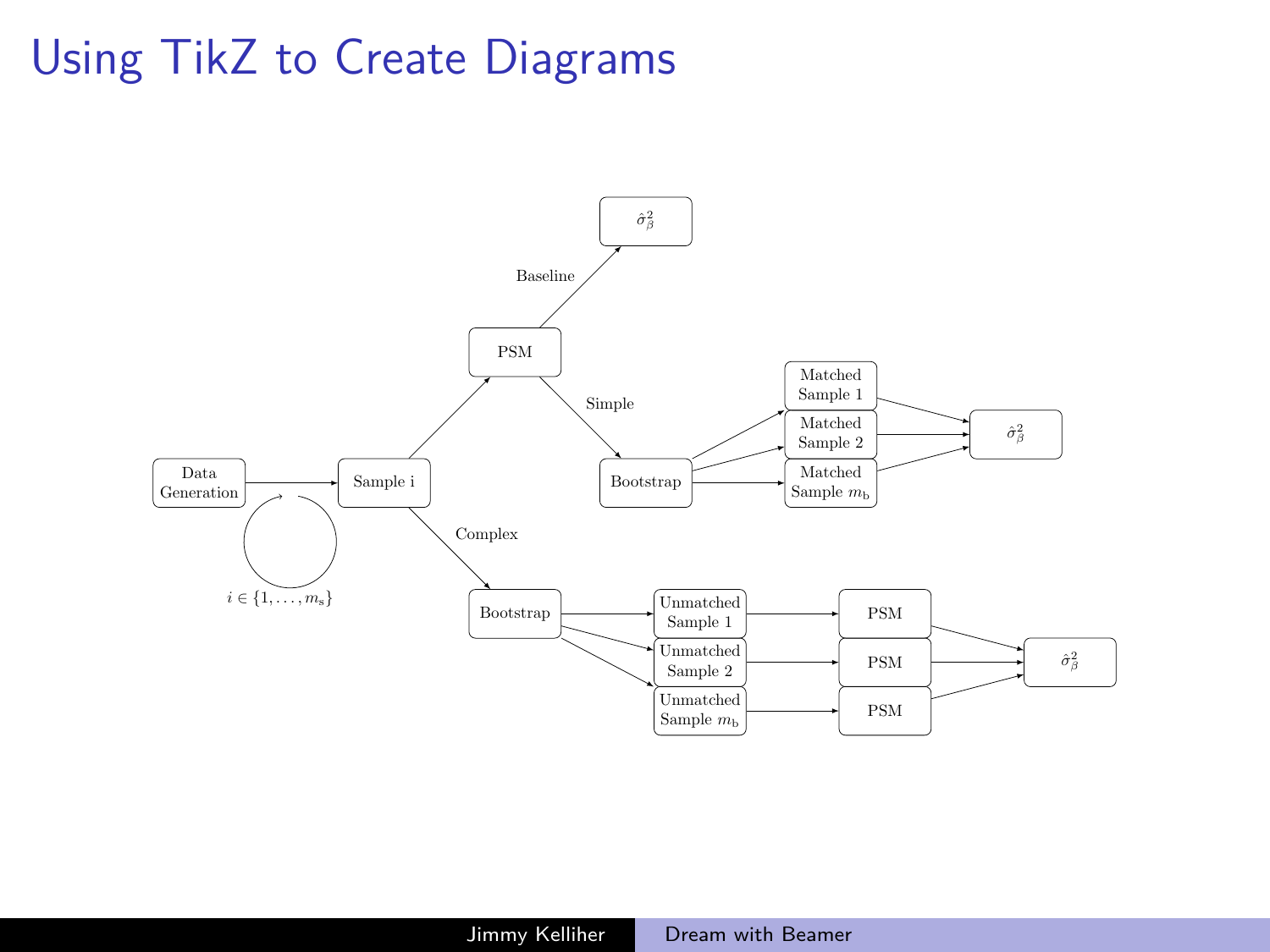### Using Tidyverse to Create Graphs

If  $X \sim \text{Beta}(\alpha, \beta)$ , then X has a density given by

$$
f(x | \alpha, \beta) = \frac{\Gamma(\alpha)\Gamma(\beta)}{\Gamma(\alpha + \beta)} x^{\alpha - 1} (1 - x)^{\beta - 1}.
$$

Let's plot this density explicitly for  $(\alpha, \beta) = (2, 5)$ .